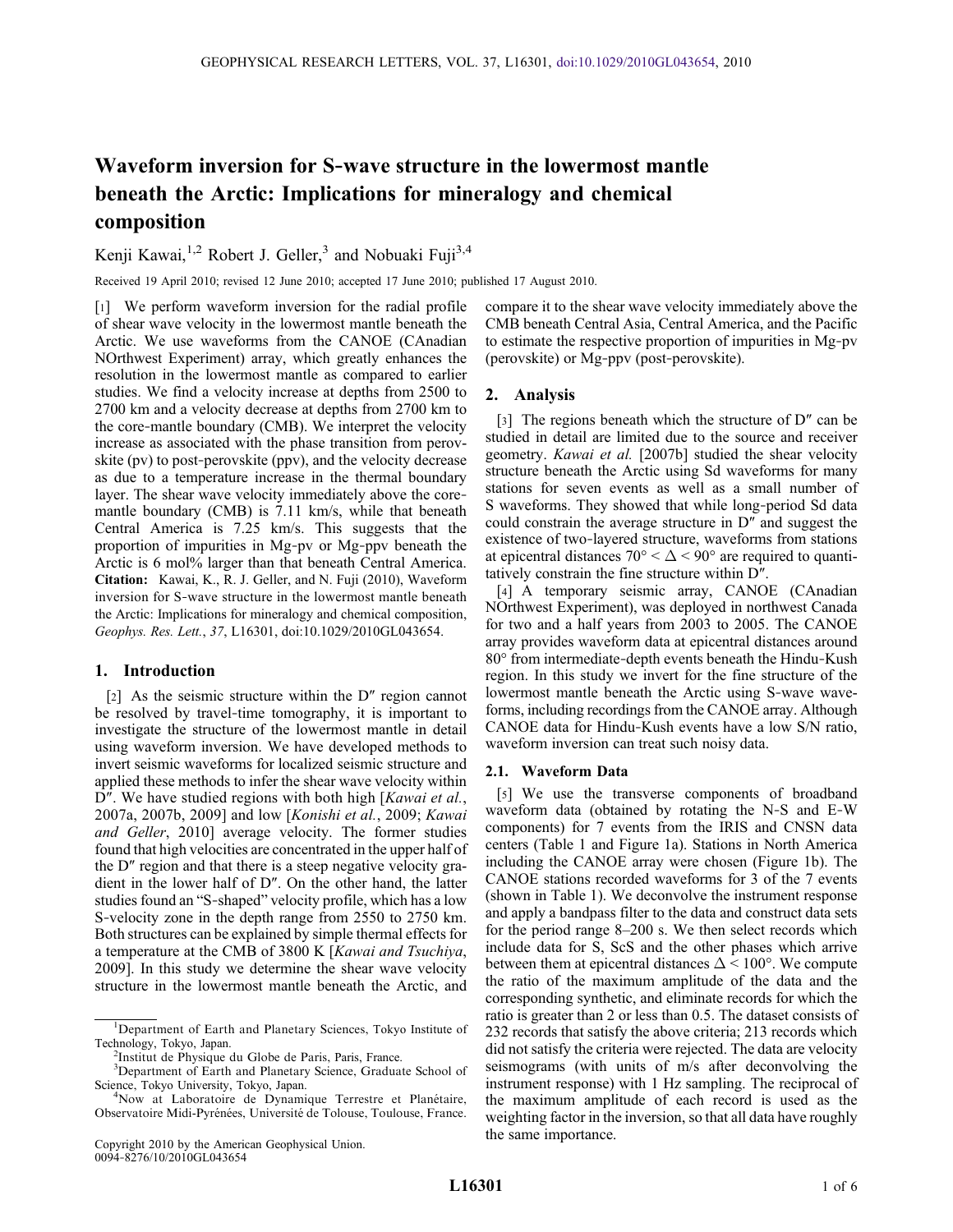| Event            | Date $(Y/M/D)$ | Latitude        | Longitude       | Depth | $M_{w}$ |
|------------------|----------------|-----------------|-----------------|-------|---------|
|                  | 2000/5/1       | 37.82°          | $72.43^{\circ}$ | 152.0 | 5.6     |
| $\overline{c}$   | 2001/2/25      | $36.41^{\circ}$ | $70.62^\circ$   | 193.4 | 6.1     |
| 3 <sup>a</sup>   | 2004/4/5       | $36.52^{\circ}$ | 70.84°          | 183.5 | 6.5     |
| $4^{\rm a}$      | 2004/8/10      | $36.52^{\circ}$ | $70.60^{\circ}$ | 205.7 | 6.0     |
| $5^{\mathrm{a}}$ | 2005/7/23      | $36.40^{\circ}$ | $70.65^\circ$   | 212.9 | 5.5     |
| 6                | 2005/12/12     | $36.45^{\circ}$ | $71.06^\circ$   | 210.2 | 6.5     |
| 7                | 2007/4/3       | $36.57^{\circ}$ | $70.59^{\circ}$ | 221.4 | 6.2     |

Table 1. Earthquakes Used in This Study

a Event observed by the CANOE array.

[6] The source parameters (moment tensors and centroids) are fixed to the Global CMT solution. Kawai et al. [2007a] approximated the source time function as a  $\delta$ -function at the centroid time for the period range 20–200 s. As this study, however, uses data for the period range 8–200 s, we use boxcar moment rate functions whose half‐duration is obtained from the Global CMT solutions. We convolve the boxcar moment rate function with the synthetic seismograms and their partial derivatives in the frequency domain.

[7] Waveforms that sample the lowermost mantle pass through the crust, upper mantle, transition zone, and lower mantle, whose effects must be corrected for. We handle this by determining static corrections (time shifts) for the observed waveforms. As only three of the Hindu‐Kush events were observed by CANOE stations, this study cannot use the methods of Kawai and Geller [2010], whereby the time shifts for events and stations are simultaneously inferred together with the parameters of the Earth model. Following *Fuji et al.* [2010], we make static corrections using the time shift that gives the best correlation coefficient between the synthetic and observed seismograms, using the arrivals of direct S waves as the reference.



Figure 1. (a) Event-receiver geometry, with great circle ray paths. The ray-paths are shown to indicate the coverage, but note that we do not use ray‐theoretical approximations. The portions of the great circles which sample D″ are shown in red. Blue reversed triangles and red stars show the sites of stations used in our study and earthquakes studied, respectively. (b) Detailed map of the stations used. CANOE stations are shown by red triangles and permanent stations by blue triangles. (c) The results of inversions for tie‐in depths of 420, 460, and 500 km above the CMB for bases of the first 3 or 4 CG vectors, respectively. (d) Nominal error bars (one standard deviation) estimated by treating the six CG models in Figure 1c as independent.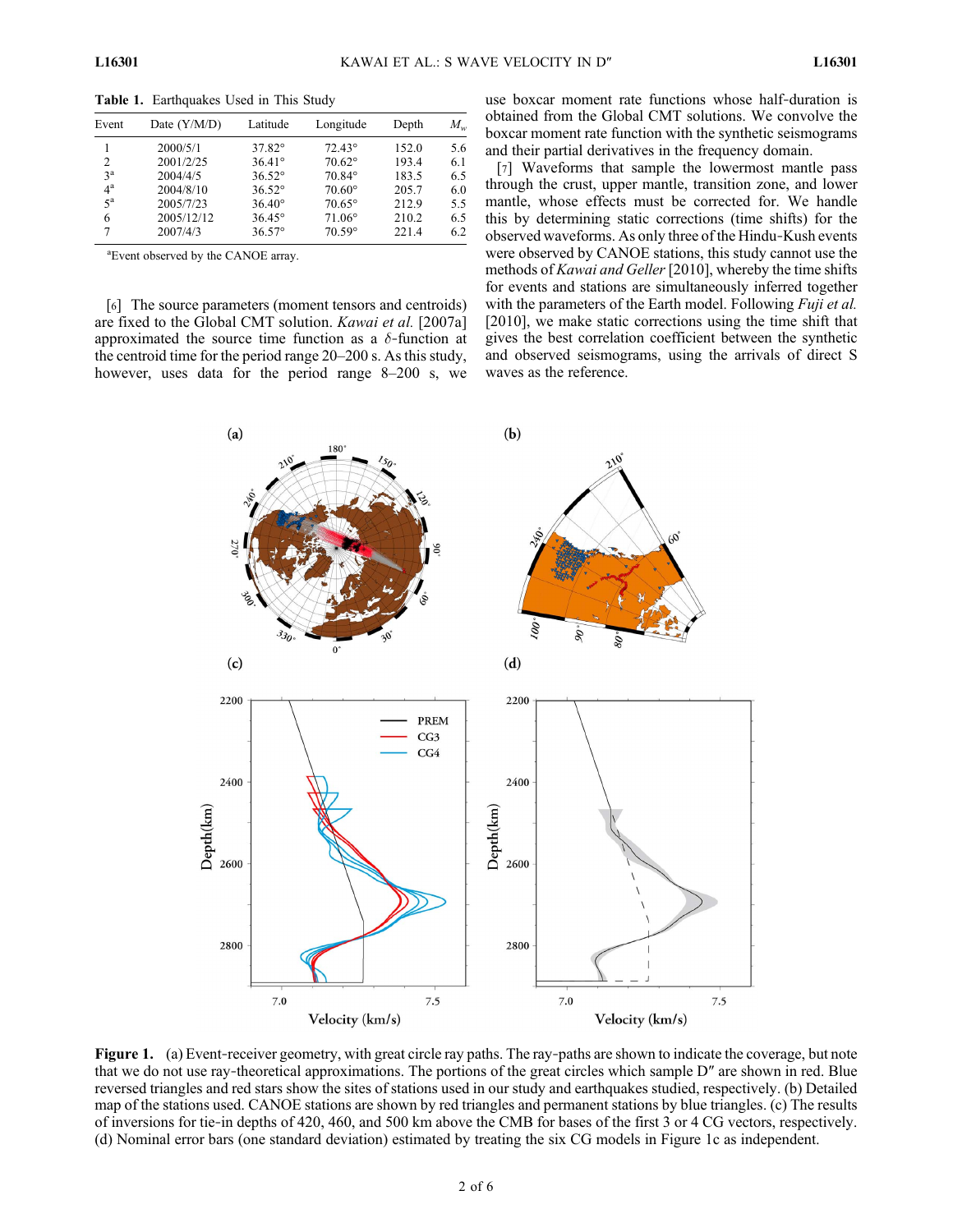|  | <b>Table 2.</b> Variance and AIC for Each Model <sup>a</sup> |  |
|--|--------------------------------------------------------------|--|
|  |                                                              |  |

| Model                | Variance $(\% )$ | AIC    |
|----------------------|------------------|--------|
| <b>PREM</b>          | 183.6            | 2857.8 |
| PREM with time shift | 127.1            | 2607.1 |
| CG3 (460 km)         | 106.7            | 2465.0 |
| CG4 (460 km)         | 106.1            | 2462.3 |
| CG3 (480 km)         | 107.1            | 2467.6 |
| CG4 (480 km)         | 106.3            | 2463.5 |
| CG3 (500 km)         | 107.1            | 2468.3 |
| CG4 (500 km)         | 106.4            | 2464.5 |

<sup>a</sup>The total number of data points is 16577.

#### 2.2. Waveform Inversion

[8] For the details of our inversion methods see *Konishi* et al. [2009], Kawai and Geller [2010], Fuji et al. [2010], Fuji [2010], and the references cited therein. Our inversion is a linearized inversion, with the perturbation to the Earth model in the target zone and the time shifts (static corrections) as the variables. We determine the model parameters by minimizing AIC (Akaike's Information Criterion [Akaike, 1977]), which rewards variance reduction and penalizes increases in the complexity of the model. The initial model is anisotropic PREM [Dziewonski and Anderson, 1981]. The source parameters (moment tensors, centroids and halfdurations) are fixed to the Global CMT solution. In this study, the S‐wave velocities at points above the 'tie‐in depth' are fixed to PREM, while those below the tie‐in depth are the unknown parameters. We conduct inversions using the first n vectors of the conjugate gradient (CG) decomposition of the matrix of coefficients of the normal equations as the basis functions (see  $Fui$  [2010] for details). We vary two parameters to examine the robustness of the inversion results (Figure 1c). First, we invert respectively for tie‐in depths of 420, 460, and 500 km above the CMB. Second, we invert for models using the first 3 and 4 vectors of the CG decomposition as the basis; these models are labeled CG3 and CG4, respectively.

[9] Table 2 shows the variance (computed using the Born approximation) for the various inversions. Defining the variance of the data to be 100%, the variance of the residuals (data − PREM synthetics) is 183.6%. A further variance reduction (to 127.1%) is achieved by making the time shift corrections. The variance values for the six models obtained by the CG inversions are in the range from 106.1% to 107.1%. Since the velocities at points above the tie‐in depth are fixed to the initial model (PREM), the residual error is, at least in part, due to the differences between the real Earth and the Earth model (including  $Q$ ) outside the study region, and also to source effects. Table 2 also shows the values of AIC for each model. We assume that the effective number of independent data is 12.5% (1/8) of the above number of data points, 16577, because the data are sampled at 1 Hz but are low‐passed filtered to exclude periods shorter than 8 s. The lower values of AIC in Table 2 for "PREM with time shift" (as compared to PREM), and for the six CG models (as compared to "PREM with time shift") show the formal statistical significance of the respective models.

[10] We briefly discuss the magnitude of the variance values shown in Table 2. In the case of, for example, a parametric fitting of some curve (e.g., a straight line) to observed data, a variance of over 100% might appear unacceptably large. But in this case the variance values in Table 2 are for the fit of broadband synthetics to observed waveforms. Furthermore, there is a total of 16,577 data points in the various time series, and only three or four free parameters (the coefficients of the CG basis vectors in the perturbation to the starting model), so (as is confirmed by AIC) the variance reduction for the CG models is statistically significant, notwithstanding the fact that the final variance is on the order of 100%.

[11] Figure 1c shows that all six of the CG models have basically the same general depth‐dependence. There is a velocity increase in the depth range 2500–2700 km and a relative velocity decrease in the depth range from 2700 km to the CMB. The general pattern of the increase and decrease is compatible with our previous results [Kawai et al., 2007b] for D″ beneath the Arctic. As all six models produce roughly the same variance reduction, the differences between these models can be regarded as giving a rough indication of the uncertainty of the inversion results (Figure 1d). The shaded zone is one nominal standard deviation, taking the six models as independent data. (As is well known, the actual error may well be greater than the nominal error estimates.) The velocity increase and decrease are considerably in excess of the nominal error estimates. Fuji [2010] conducted a detailed analysis of waveform inversion for the upper mantle and mantle transition structure near Japan, and demonstrated that despite the large variance for each individual record a reliable and consistent model was obtained. This conclusion applies to waveform inversion in general.

[12] We prepared "quality control (QC) stacks," shown in Figure 2, for each of the seven events analyzed by this study. QC stacks are not intended for use in obtaining the Earth model, but rather as an ancillary check to confirm that the inversion result is reasonable. The stacks are made by aligning and summing the records (after static corrections), using the PREM arrival time and normalizing the maximum amplitude of each of the observed records to one. Because a non-causal filter is used, there are signals before time  $t = 0$ . The synthetics (computed for model CG4, with a tie‐in depth of 500 km) are processed using the same weighting factors as the corresponding observed records.

[13] The QC stacks in Figure 2 show that the synthetics for the final model are, overall, a clear improvement over the initial model, thereby confirming that the inversion has reached a reasonable result. The stacked data show ringing (presumably due to secondary scattering due to heterogeneity throughout the Earth) that is not present in the synthetics for either PREM or our final model. Also, there are in some cases significant amplitude differences, presumably due to both anelastic attenuation and focusing/defocusing effects. Figure 2 shows the ability of waveform inversion to obtain robust Earth models from data which are too noisy to permit analysis by trial and error forward modeling. To study the uncertainty of our models and the resolving power of our inversions, and to present further visual examples of observed and synthetic seismograms, additional material is presented in the auxiliary material.<sup>1</sup>

#### 3. Discussion

[14] The average composition in the mantle is thought to contain impurities such as aluminum and iron [Ringwood,

<sup>1</sup> Auxiliary materials are available in the HTML. doi:10.1029/ 2010GL043654.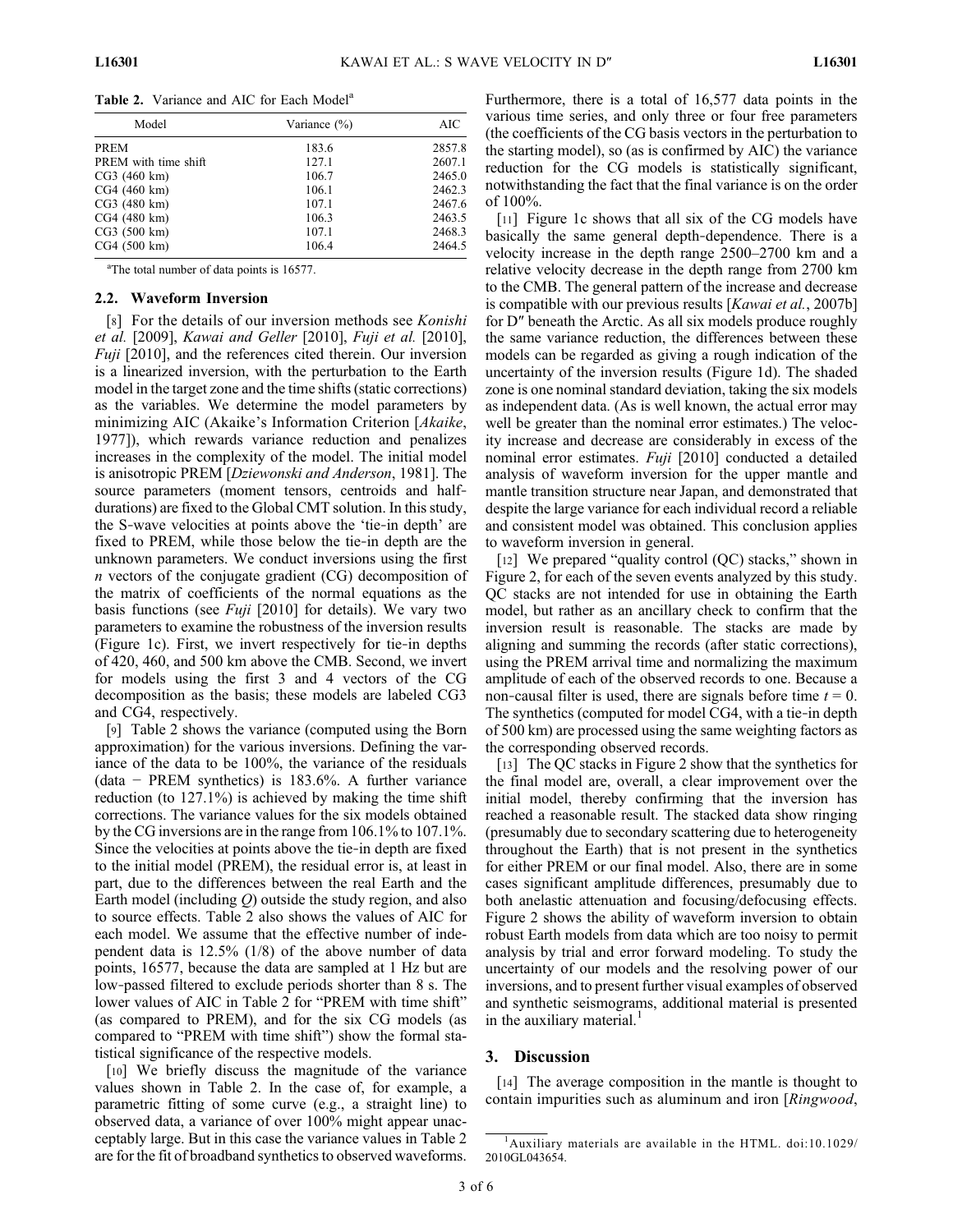

Figure 2. Quality control (QC) stacks for each of the seven events, which were computed as follows. First, all of the observed waveforms for each event which met the selection criteria were time shifted using PREM, after making the same static corrections as in the inversion. These waveforms were then filtered in the passband 8 s to 200 s using a four-pole non-causal bandpass filter. The maximum amplitude of each observed record was normalized to one, and the waveforms were then stacked (thick curves). The synthetics for the initial model (PREM, dotted curves) and final model (model CG4, for a tie-in depth of 500 km) (thin solid curves) were stacked using the same weighting factors as for the corresponding observed record.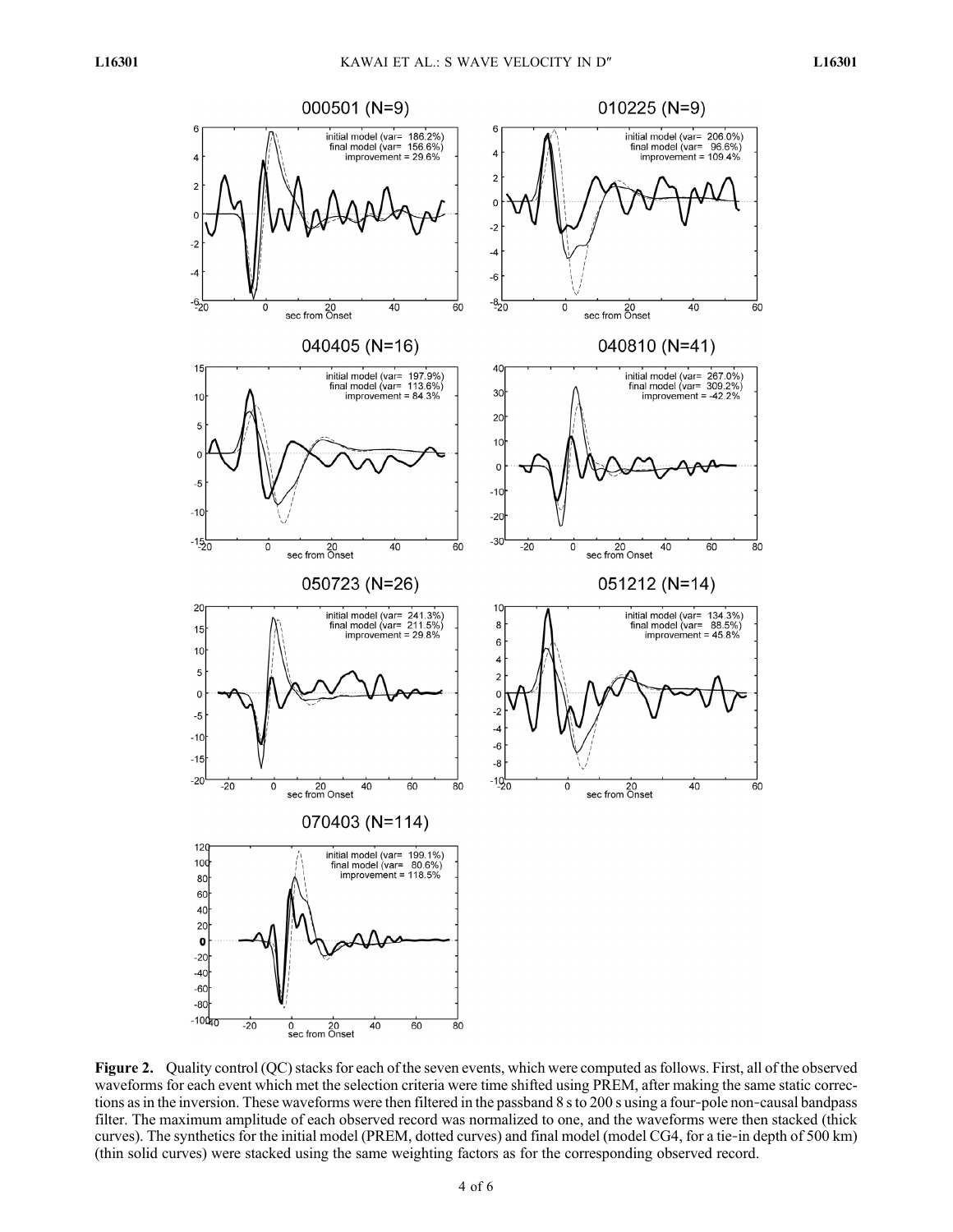1962]. Arguments from mineral physics show that impurities in Mg-pv decrease the shear wave velocity [Tsuchiya and Tsuchiya, 2006]. For example, a 1 mol% increase in the amount of both aluminum and iron causes a 0.303% velocity decrease in Mg‐pv or a 0.367% velocity decrease in Mg‐ppv. In this study we estimated the shear wave velocity as about 7.11 km/s immediately above the CMB. As the temperature at the CMB is isothermal, the shear wave velocity at the CMB would be equal everywhere if the mineralogical phase and chemical composition is identical [Kawai and Tsuchiya, 2009]. Since seismic velocity can be directly inferred by waveform inversion, we can use the inferred velocity immediately above the CMB to distinguish the effects of temperature from those of chemical composition.

[15] Our previous study of D" beneath Central America [Kawai et al., 2007a] found an S-wave velocity of about 7.25 km/s immediately above the CMB, which is about 0.14 km/s faster than the velocity obtained in this study. This difference can be interpreted as due to the amount of impurities in Mg‐ppv beneath the Arctic being 6 mol% larger than that beneath Central America, on the assumption that the ratio of aluminum and iron is constant in Mg‐ppv. As PREM can be approximated as pyrolitic composition with 7 mol% impurities [McDonough and Sun, 1995], we therefore estimate the amount of impurities in Mg‐ppv beneath the Arctic to be 13 mol%. *Konishi et al.* [2009] found a shear velocity of 7.18 km/s immediately above the CMB in the western Pacific, which can be interpreted as suggesting that the amount of impurities in Mg‐ppv is 3 mol% larger there than that beneath Central America. Kawai et al. [2009] found a shear velocity of 7.22 km/s at the CMB beneath Central Asia, suggesting that the amount of impurities in Mg‐ppv is 1 mol% larger there than beneath central America.

[16] Impurities in D" would cause a two-phase coexistence region for the pv to ppv phase transition. The existence of a two‐phase coexistence region has been studied experimentally, for example, in the majorite-perovskite system [*Irifune* et al., 1996; Hirose et al., 1999] and the pv-ppv system [Tateno et al., 2007; Ohta et al., 2008]. In multi-component systems in natural compositions such as pyrolite and MORB (mid‐ocean ridge basalt) the width of the two‐phase coexistence region due to complexities of mineralogy at mantle pressures [Hirose et al., 1999; Ohta et al., 2008] is narrower than that in the MgSiO<sub>3</sub>-Al<sub>2</sub>O<sub>3</sub> and the MgSiO<sub>3</sub>-FeSiO<sub>3</sub> systems [Ohtani and Sakai, 2008]. Recent studies on mineral physics show that the width of the two‐phase coexistence region is as narrow in the MgSiO<sub>3</sub>-Al<sub>2</sub>O<sub>3</sub> system [*Tsuchiya* and Tsuchiya, 2008] as seismically detectable discontinuities.

[17] The model obtained in this study shows a velocity increase in the depth range from 2500 to 2700 km. This velocity increase is consistent with the experimental result that the post‐perovskite phase transition in pyrolitic mantle occurs between 116 and 122 GPa, corresponding to the depth range from 2550 to 2640 km [Ohta et al., 2008]. While the experiments predict a width of about 90 km, our model shows a width of about 200 km. A resolution test (Figure S2 of the auxiliary material) suggests that a step function discontinuity would result in an apparent transition depth of 100 km in the seismic velocity models inferred by our methods for the period band used in this study. The 200 km transition in Figure 1c is thus consistent with a transition over a 100 km depth range, but this is not conclusive. However, when taken together with the extremely low (7.11 km/s) S‐velocity just

above the CMB, our data are consistent with the presence of significant impurities in D″ beneath the Arctic. Taking into account the resolution of our dataset shown in Figure S2, we cannot exclude the possibility of a higher temperature in the depth range from 100 km above the CMB to the CMB produced by a hypothetical blanketing effect.

[18] As shown in Figure 1d, the nominal error of the shear velocity immediately above the CMB obtained by this study is about  $\pm 0.02$  km/s. If we assume the uncertainty of the velocities immediately above the CMB obtained by the other studies cited above is of comparable order, the difference between the various regions is well in excess of the nominal uncertainty. Further quantification of the uncertainties of the inferred velocities is an important subject for future work. The velocity decrease in the depth range from 2700 km to the CMB can be interpreted as due to the temperature increase in the thermal boundary layer of mantle convection [Kawai and Tsuchiya, 2009], because if a reverse phase transition from ppv to pv occurs due to a temperature increase (a possibility suggested by Hernlund et al. [2005]), the shear velocity at the CMB would be even lower (well below 7.0 km/s).

[19] Acknowledgments. We thank Taku Tsuchiya, Shigehiko Tateno and John Hernlund for valuable discussions. We also thank Sean Ford for informing us of the availability of CANOE array. Data were obtained from IRIS and CNSN data servers. KK and NF are supported by JSPS Fellowships for Young Scientists. This research was supported by a grant from the JSPS (22540433).

#### References

- Akaike, H. (1977), An extension of the method of maximum likelihood and the Stein's problem, Ann. Inst. Stat. Math., 29, 153-164.
- Dziewonski, A. M., and D. L. Anderson (1981), Preliminary reference Earth model, Phys. Earth Planet. Inter., 25, 297–356.
- Fuji, N. (2010), A methodology for inversion of seismic waveforms for elastic and anelastic structure and its preliminary application to the mantle transition zone beneath the northwestern Pacific, Ph.D. thesis, Univ. of Tokyo, Tokyo.
- Fuji, N., K. Kawai, and R. J. Geller (2010), A methodology for inversion of broadband seismic waveforms for elastic and anelastic structure and its application to the mantle transition zone beneath the northwestern Pacific, Phys. Earth Planet. Inter., 180, 118–137.
- Hernlund, J. W., C. Thomas, and P. J. Tackley (2005), A doubling of the post‐perovskite phase boundary and structure of the Earth's lowermost mantle, Nature, 434, 882–886.
- Hirose, K., Y. Fei, Y. Ma, and H.‐K. Mao (1999), The fate of subducted basaltic crust in the Earth's lower mantle, Nature, 397, 53–56.
- Irifune, T., T. Koizumi, and J. Ando (1996), An experimental study of the garnet-perovskite transformation in the system  $\text{MgSiO}_3$ - $\text{Mg}_3\text{A}_2\text{Si}_3\text{O}_{12}$ , Phys. Earth Planet. Inter., 96, 147–157.
- Kawai, K., and R. J. Geller (2010), Waveform inversion for localized seismic structure and an application to D″ structure beneath the Pacific, J. Geophys. Res., 115, B01305, doi:10.1029/2009JB006503.
- Kawai, K., and T. Tsuchiya (2009), Temperature profile in the lowermost mantle from seismological and mineral physics joint modeling, Proc. Natl. Acad. Sci. U. S. A., 106, 22,119–22,123.
- Kawai, K., N. Takeuchi, R. J. Geller, and N. Fuji (2007a), Possible evidence for a double crossing phase transition in D″ beneath Central America from inversion of seismic waveforms, Geophys. Res. Lett., 34, L09314, doi:10.1029/2007GL029642.
- Kawai, K., R. J. Geller, and N. Fuji (2007b), D″ beneath the Arctic from inversion of shear waveforms, Geophys. Res. Lett., 34, L21305, doi:10.1029/2007GL031517.
- Kawai, K., S. Sekine, N. Fuji, and R. J. Geller (2009), Waveform inversion for D″ structure beneath northern Asia using Hi‐net tiltmeter data, Geophys. Res. Lett., 36, L20314, doi:10.1029/2009GL039651.
- Konishi, K., K. Kawai, R. J. Geller, and N. Fuji (2009), MORB in the lowermost mantle beneath the western Pacific: Evidence from waveform inversion, Earth Planet. Sci. Lett., 278, 219-225.
- McDonough, W. F., and S. Sun (1995), The composition of the Earth, Chem. Geol., 120, 223–253.